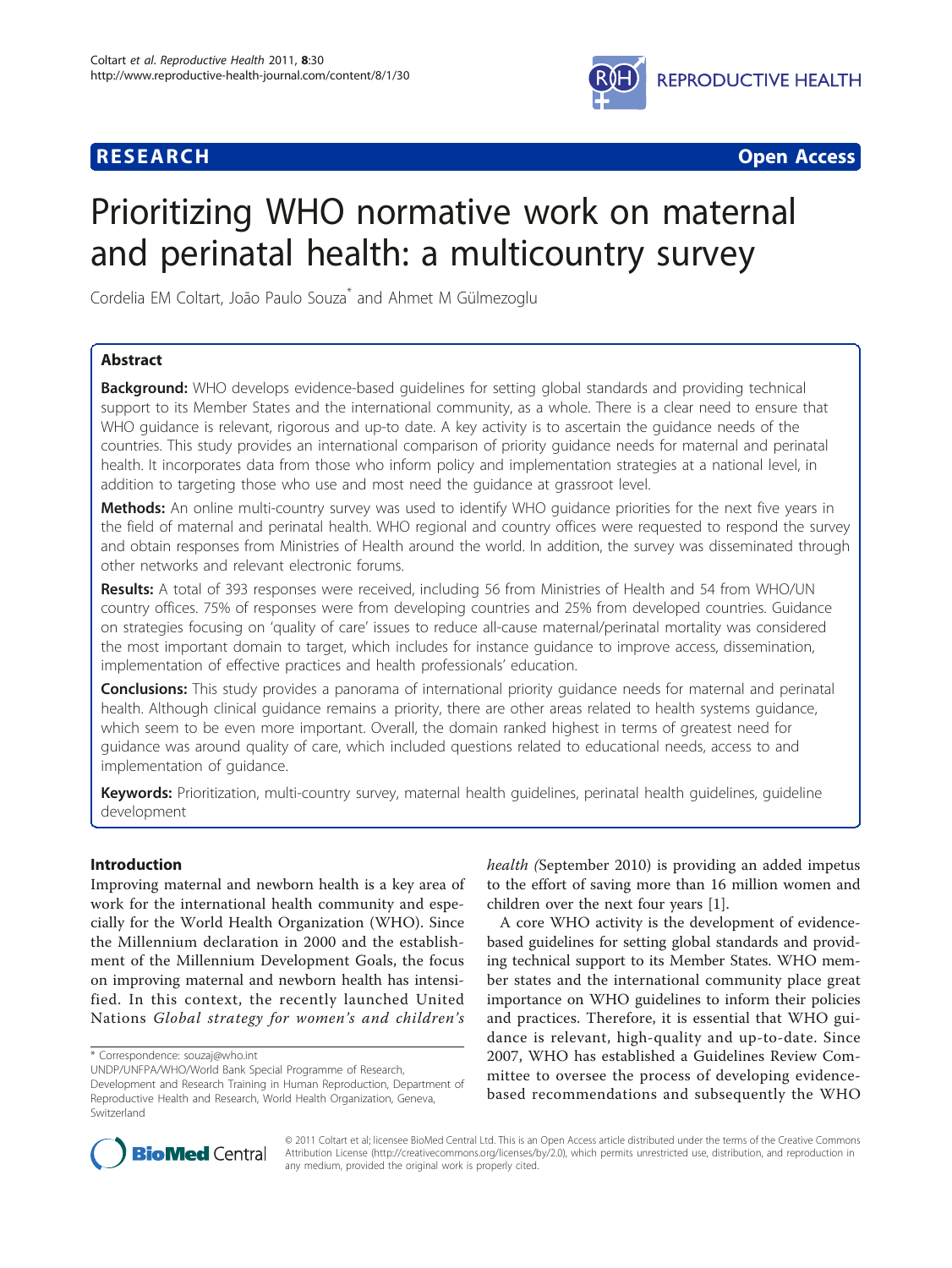guideline development process has become more rigorous [[2](#page-4-0)]. However, WHO departments are often challenged regarding the prioritization of topics for guideline development and whether the selected topics accurately represent the 'demand' from the field.

Since the mid-nineties, WHO normative work on maternal and perinatal health has focused on clinical guidance, particularly aimed at peripheral, small hospitals or primary care facilities [[3\]](#page-4-0). Conversely, WHO normative work on newborn and infant health has focused on both primary care and community-level guidance [\[4](#page-4-0)]. While clinical research has provided some effective interventions to reduce maternal morbidity and mortality, there are notable challenges in getting those interventions implemented across all levels of the health system, including finding innovative solutions to providing access to effective care in the community. Furthermore, it has become increasingly apparent that the organizational or system-wide challenges in implementing effective practices are hugely important [[5-8](#page-4-0)].

Against this background, WHO launched a project in 2009 to address knowledge synthesis, exchange and translational issues in sexual and reproductive health in a systematic manner. This project has the acronym GREAT which stands for Guideline development, Research prioritization, Evidence synthesis, Applicability of evidence and Transfer of knowledge[[9\]](#page-4-0). As part of the GREAT project, a key initial activity was to ascertain the specific guidance required by countries. In connection with that, this report presents the findings of an international survey conducted by WHO in 2010. In addition to the clinical guidance related questions, information was sought regarding the broader issues, such as the type of provider, place of care, quality of care and the need for educational interventions. Our primary focus was to obtain responses from WHO counterparts in the countries, such the relevant authorities in the Ministries of Health (MOH) of Member States and the UN agencies country level staff. We also targeted other stakeholders, such as clinicians, programme managers and other bilateral or international organization staff active in the field. The overarching question we asked was "what are the priority topic areas of guidance required from WHO to support the reduction of maternal and perinatal mortality and morbidity". In addition to the online survey, virtual global discussion forums and targeted focus group discussions were carried out. This paper summarizes the process and focuses primarily on the output of the multicountry survey.

# **Objective**

To identify WHO guidance priorities for the next five years in the field of maternal and perinatal health (in 2010).

# Methods

This analysis is based on a survey administered electronically between 6 August - 17 September 2010. The questionnaire was developed in collaboration with the input of WHO regional offices. Preceding the survey administration, an online community named "WHO Guidance" was created in the WHO Implementing Best Practices Knowledge Gateway [[10](#page-4-0)]. The launch of the community was advertised using pre-existing e-mail lists and other relevant established online communities. A two-week online discussion was convened among the "WHO Guidance" community. This discussion focussed on the same issues that would be covered in the survey, but in a narrative way. At the conclusion of the discussion, an electronic link to the survey was provided with a request for participation to all members of the community. Following this, a memorandum was sent to every WHO country office (except the 21 countries in the EMRO region where the regional office disseminated the survey), with the same instructions. The memorandum included the request for replies to be sought from the Ministry of Health of each country directly, with further dissemination of the survey as widely as possible to hospitals, clinics, research institutions and other health care professionals. In addition, the survey was circulated through several maternal and child health online forums run both within the WHO and externally through such organisations as the HIFA (Health Information for All) 2015 and HIFA-CHILD groups.

The survey was designed to cover all domains, in which WHO undertake work related to improving maternal and perinatal health, grouped in to five key areas: health systems (where care is provided), finance and procurement, human resources (who provides the care), quality of care and clinical guidelines. The questionnaire included a total of 55 questions, across these five domains. Each category included between five and nine specific (lower level) questions and the survey requested participants to rank the importance of WHO guidance to these issues on a scale of 1 to 9, with 1 being "not important" and 9 equating to "very important". The final question involved ranking the five domains in order of importance  $(1 =$ highest to  $5 =$  lowest).

The survey was only available in the English language. It was initially piloted among RHR staff members, who internally discussed and revised, providing feedback to the main investigators. Once the questionnaire was applied, all data were collated and analyzed by one researcher (CEMC), and reviewed by two other researchers (JPS/AMG). Any category scoring above 7 was considered important for further evaluation within WHO. All data were included except if multiple entries were entered by the same individual. Entries were excluded if no quantitative data were provided.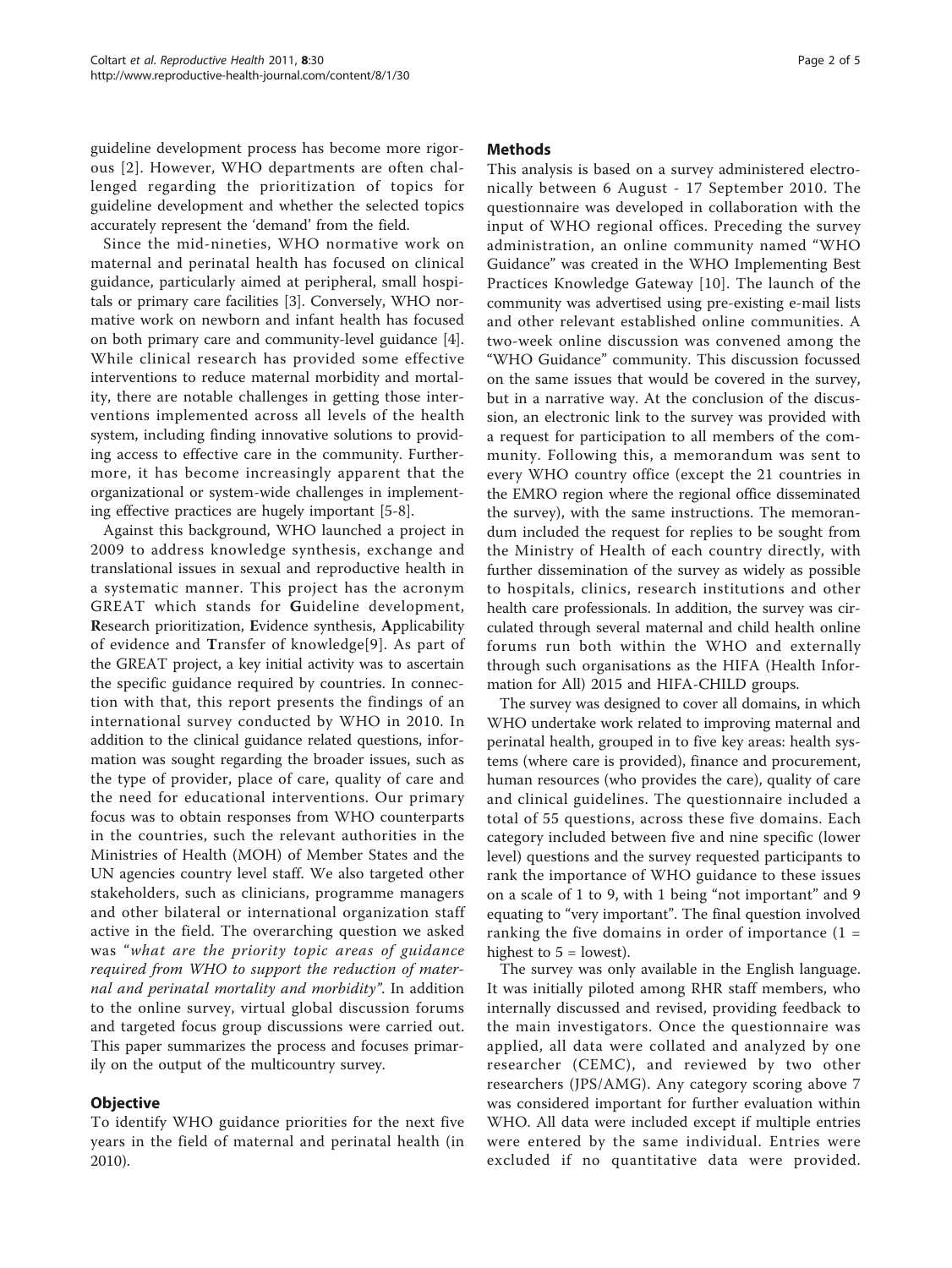SurveyMonkey was the online electronic survey tool used in this study (SurveyMonkey - [http://www.survey](http://www.surveymonkey.com)[monkey.com\)](http://www.surveymonkey.com).

# Results

There were a total of 393 responses, with 300 meeting the inclusion criteria for analysis. 95.5% of respondents stated their organisational affiliation. Responses were received from 56 Ministries of Health and 54 WHO/UN country offices. 56% of participants were involved in health at a national, 27% at regional and 30% at a global level. 97.9% declared their country: 75% of all responses were from 'developing' and 25% from 'developed' countries as defined by International Monetary Fund and the World Bank [[11\]](#page-4-0). Over a quarter of all responses analyzed were from the AFRO Region, with AMRO and EMRO accounting for nearly 20% of responses each (Figure 1). Responses were received from ten francophone countries and five Spanish speaking countries.

A total of 15 questions ranked greater than 8 overall (Table [1\)](#page-3-0) and 43 questions were considered 'important' ranking over 7. Guidance on strategies focusing on 'quality of care' issues to reduce all-cause maternal/perinatal mortality was considered the most important domain to target across all subgroups. This included guidance to improve dissemination, implementation, education and information sharing. Strategies focusing on the care provider and who/how to provide care ranked second overall, across all domains (e.g. guidance around defining and expanding the roles of each cadre of health care professional and strategies to mobilize community care). Strategies focusing on where the care is provided and clinical guidance ranked closely at third and fourth, respectively. Strategies focusing on finance and procurement ranked lowest  $(5<sup>th</sup>)$  across all subgroups (Table [2\)](#page-3-0).



### **Discussion**

This study provides an international comparison of priority guidance needs for maternal and perinatal health. Although clinical guidance remains a priority, there are other areas related to health systems guidance, which seem to be even more important. Overall, the domain ranked highest in terms of greatest need for guidance was around quality of care, which included questions related to educational needs, access to and implementation of guidance.

The translation from evidence to real practice is complex and effective implementation of guidance at community grassroot levels remains difficult. Barriers to implementation include language, lack of education, lack of human resources, resource constraints and lack of incentives. A key priority should be put in place to ensure optimal, effective dissemination and transfer of existing, evidence-based knowledge into health systems through the use of guidelines. Although WHO guidelines are freely available on the internet and free hard copies can be requested, the existence and availability are often not well known, particularly to those who need them the most, for example in the many settings where access and ability to use the internet is limited. Dissemination to grassroots levels should be a priority, as is translation into local native languages to maximize uptake. Given the varying contexts between countries, it is clear that implementation research that incorporates both quantitative and qualitative aspects of increasing the utilization of effective practices is a priority.

The international respondents in this survey expressed a need for evidence-based guidance to define the roles of health care professionals, particularly in relation to task-shifting e.g. expansion of roles of nurses, midwives and traditional birth attendants (TBA), in order to provide access to a greater population. The need for guidance regarding TBA training was highlighted both in the survey and the online discussion preceding the survey. This discussion was particularly polarized with some participants being opposed to any involvement of TBAs, while others suggested that in many places TBAs are the only group available to deliver maternal and infant care (World Health Organization, Online Discussion on the roles of TBAs in achieving MDGs 4 and 5, Day 5, available at [http://my.ibpinitiative.org/whogui](http://my.ibpinitiative.org/whoguidance/Optimize4MNH)[dance/Optimize4MNH\)](http://my.ibpinitiative.org/whoguidance/Optimize4MNH). In this context, it may be sensible to offer training to TBAS as opposed to leave them completely outside any regulated system. Financial issues rated as the lowest priority across all respondents, which may reflect the professional orientation of the survey respondents.

Interestingly, the responses from WHO/UN offices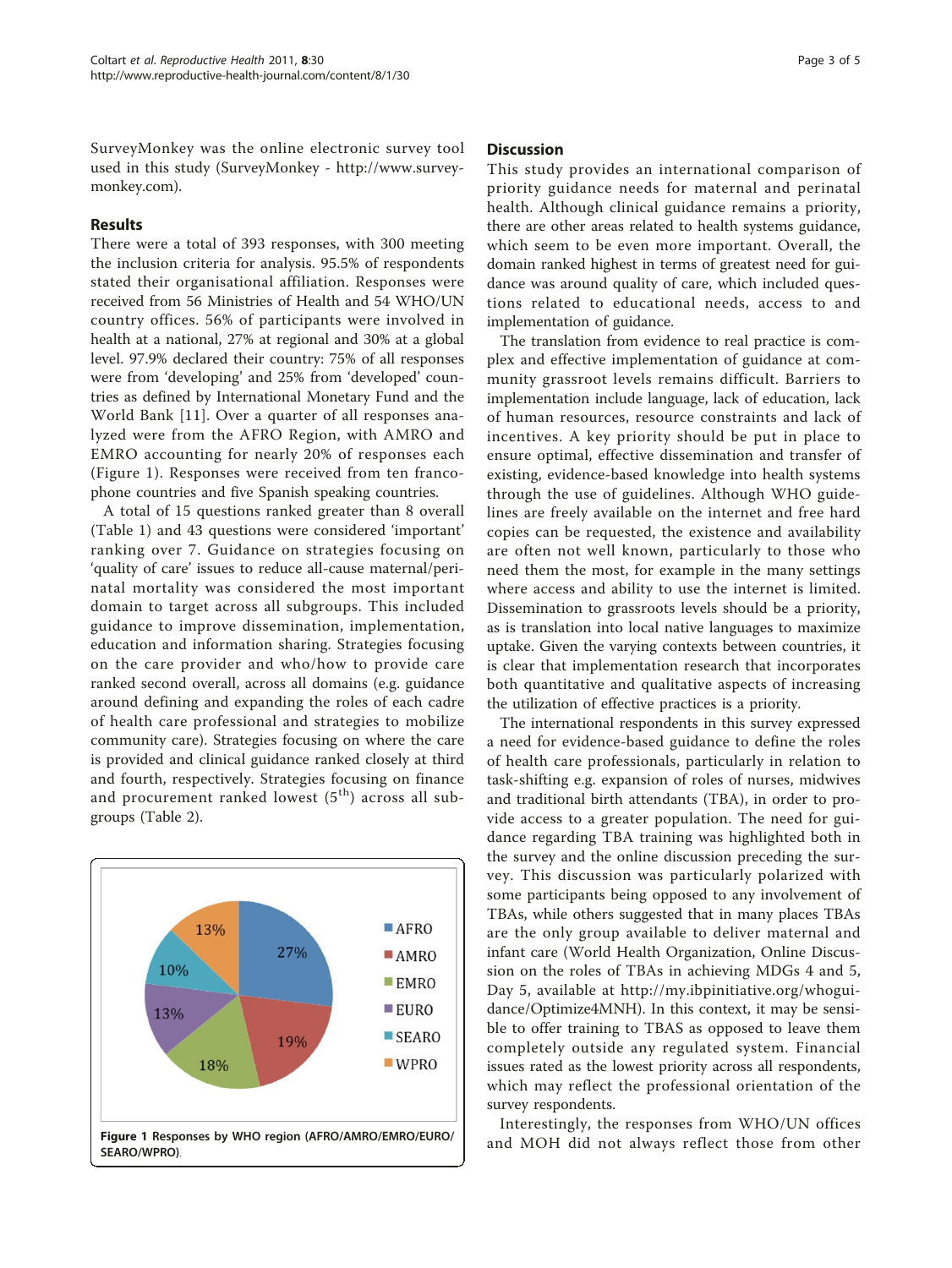| Overall<br>ranking<br>$n = 300$ | Overall<br><b>SCORE</b> | <b>QUESTION</b>                                                                                                            | <b>WHO</b><br>ranking<br>$n = 54$ | <b>MOH</b><br>Ranking<br>$n = 56$ |
|---------------------------------|-------------------------|----------------------------------------------------------------------------------------------------------------------------|-----------------------------------|-----------------------------------|
|                                 | 8.37                    | Early neonatal interventions for treatment of asphyxia (e.g. resuscitation)                                                |                                   | 3                                 |
| 2                               | 8.33                    | PPH treatment in facilities                                                                                                | 4                                 | 5                                 |
| 3                               | 8.25                    | Strategies to increase contraceptive use after abortion                                                                    | 14                                | 21                                |
| $\overline{4}$                  | 8.24                    | Pre-eclampsia treatment interventions (e.g. magnesium sulfate, antihypertensives, others)                                  | 2                                 | 10                                |
| 5                               | 8.22                    | Eclampsia treatment interventions                                                                                          | 3                                 | 13                                |
| 6                               | 8.22                    | PPH prevention in facilities                                                                                               | 11                                | 15                                |
|                                 | 8.19                    | Guideline dissemination and implementation strategies                                                                      | 12                                | $\mathfrak{D}$                    |
| 8                               | 8.19                    | Timing of delivery (labour initiation, early-onset severe disease)                                                         | 7                                 | 16                                |
| 9                               | 8.18                    | Strategies to ensure access to prompt treatment for complications of spontaneous and<br>unsafe abortion                    | 6                                 | 20                                |
| 10                              | 8.07                    | Effects of using clinical guidelines/care pathways                                                                         | 10                                |                                   |
| 11                              | 8.07                    | Strategies to increase the large scale implementation (scaling up) of effective practices at<br>the state or country level | 5                                 | 18                                |
| 12                              | 8.07                    | Interventions for increasing the proportion of health professionals practicing in rural and<br>other underserved areas     | 8                                 | 27                                |
| 13                              | 8.04                    | Interventions to improve referrals from primary to secondary level health care                                             | 9                                 | 9                                 |
| 14                              | 8.03                    | Strategies for integrating primary health services at the point of delivery in low and middle<br>income countries (LMIC)   | 25                                | 19                                |
| 15                              | 8.02                    | Prevention of preterm birth                                                                                                | 22                                | 11                                |

<span id="page-3-0"></span>

|  | Table 1 Top 15 guidance priority questions (Overall, WHO and MOH rankings). |  |  |
|--|-----------------------------------------------------------------------------|--|--|
|--|-----------------------------------------------------------------------------|--|--|

stakeholders, primarily clinicians and researchers. For example, strategies to increase contraception after birth ranked highly among other stakeholders, but was not considered a priority by opinion formers or policy makers in national positions at WHO and MOH (Table 1). Of note, the 1st and  $2<sup>nd</sup>$  priority ranking among WHO country offices are directed at specific clinical interventions, while the MOH priorities reflect more emphasis on local implementation of guidelines. WHO and MOH both considered guidance on implementation of mechanisms to expedite referral from primary to secondary care as an important need (rank 9th).

The main strengths of this survey lie in the data obtained from MOH and WHO country offices. Data were obtained directly from those who inform policy and implement strategies at a national level. They are well placed to assess the guidance needs, with an experiential view of current practices. Additionally, this is reinforced by the inclusion of data obtained from those countries where maternal and perinatal mortality is high.

Whilst much rich data can be extracted from this survey, there are limitations associated with the intrinsic difficulties in undertaking such a study. It was not practical to establish a sampling frame for the 'other stakeholder' respondents, although for the MOH and WHO/ UN country staff, we aimed to get responses from all member states. The survey was circulated in the English language, therefore significantly limiting the responders and possibly introducing some selection bias. However, a substantial proportion of the responses came from non-English speaking countries. Moreover, the online nature of the survey hindered those with little or no access to the internet. Of note, developed countries with ease of access to the internet only contributed 25% of the results. However, in developing countries, guidance is a higher priority, as access to other information is scarce. Therefore, WHO guidance on maternal and child health is considered 'more relevant' to the developing world setting, with a need for robust local guidance. An explanation to account for the positive response rate

| Table 2 Overall ranking based on guidance domain $(1 =$ highest, $5 =$ lowest) |  |  |  |  |
|--------------------------------------------------------------------------------|--|--|--|--|
|--------------------------------------------------------------------------------|--|--|--|--|

| Category                                                                                              | <b>Overall Ranking</b><br>$n = 300$ | <b>WHO</b><br>$n = 54$ | <b>MOH</b><br>$n = 56$ |
|-------------------------------------------------------------------------------------------------------|-------------------------------------|------------------------|------------------------|
| Reducing all-cause maternal/perinatal mortality: Strategies focusing on the QUALITY OF CARE           |                                     |                        |                        |
| Reducing all-cause maternal/perinatal mortality: Strategies focusing on the CARE PROVIDER             |                                     |                        |                        |
| Reducing all-cause maternal/perinatal mortality: Strategies focusing on WHERE the care is provided    |                                     | 4                      | 4                      |
| CLINICAL quidance to reduce maternal and perinatal morbidity and mortality                            |                                     |                        |                        |
| Reducing all-cause maternal/perinatal mortality:<br>Strategies focusing on FINANCE/PROCUREMENT issues |                                     |                        |                        |